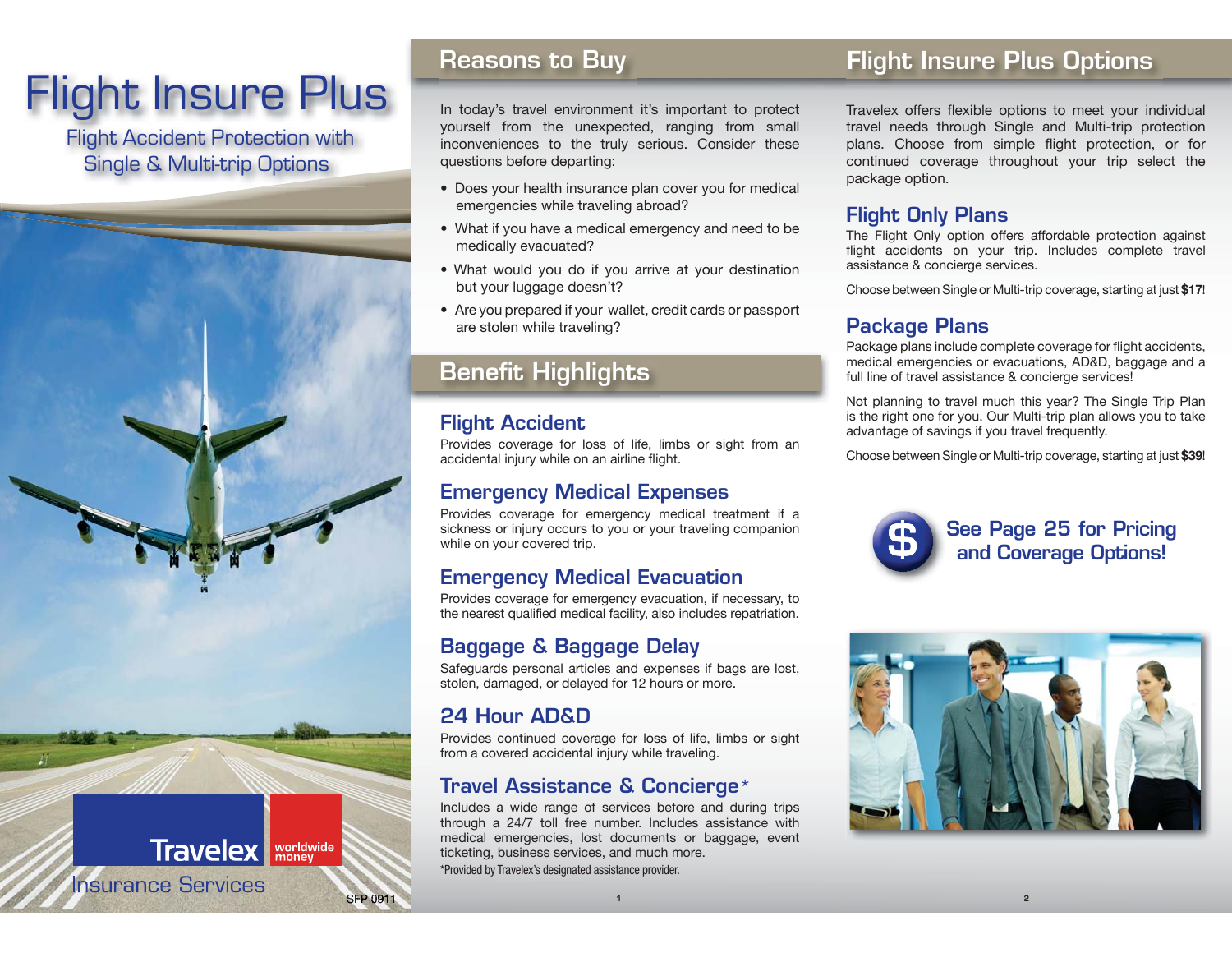## **Flight Insure Plus**

**Travel Protection PlanDescription of Coverage**

### **TABLE OF CONTENTS**

| SCHEDULE OF COVERAGES & SERVICES 5           |  |
|----------------------------------------------|--|
|                                              |  |
|                                              |  |
|                                              |  |
|                                              |  |
|                                              |  |
| FLIGHT ACCIDENTAL DEATH &                    |  |
|                                              |  |
| ACCIDENTAL DEATH & DISMEMBERMENT BENEFITS 13 |  |
|                                              |  |
|                                              |  |
|                                              |  |
| MEDICAL EVACUATION & REPATRIATION BENEFITS16 |  |
|                                              |  |
| TRAVEL ASSISTANCE & CONCIERGE SERVICES 20    |  |
|                                              |  |

## **IMPORTANT NOTES**

Please take your Confirmation of Coverage and this Description of Coverage with you on your Covered Trip. Refer to your Confirmation of Coverage for your specific protection plan benefits and limits chosen.

Travel Insurance is underwritten by Stonebridge Casualty Insurance Company an AEGON company, Columbus, Ohio; NAIC #10952 (all states except as otherwise noted) under Policy/Certificate Form series TAHC5000. In CA, HI, NE, NH, PA, TN and TX Policy/Certificate Form series TAHC5100 and TAHC5200. In IL, IN, KS, LA, OR, OH, VT, WA and WY Policy Form #'s TAHC5100IPS and TAHC5200IPS. Certain coverages are under series TAHC6000 and TAHC7000.

This is a brief Description of Coverage. This is not your policy/certificate of insurance. Please visit www.travelexinsurance.com/SBPlans.aspx or call 1-800-819-9004 to obtain your individual policy in the following states: IL, IN, KS, LA, OR, OH, VT, WA and WY or your certificate of insurance for all other states.

Note: Certain capitalized words are defined terms within this document.

If you are not satisfied for any reason, you may cancel your coverage within 10 days of your receipt of this document. If you haven't already left on your Covered Trip and/or provided there has been no covered expense, you will receive a full refund of your plan cost.

## **SCHEDULE OF COVERAGES & SERVICES**

| <b>Plan Benefits</b>                        | <b>Maximum Coverage</b><br><b>Per Person</b>              |
|---------------------------------------------|-----------------------------------------------------------|
|                                             | Underwritten by Stonebridge Casualty Insurance Company    |
| Flight Accidental Death<br>& Dismemberment  | Coverage Level Chosen:<br>\$300,000/\$500,000/\$1 Million |
| 24 Hour Accidental Death<br>& Dismemberment | \$10,000                                                  |
| Baggage & Personal Effects                  | \$2,000                                                   |
| Baggage Delay                               | \$500                                                     |
| <b>Accident Medical Expenses</b>            | \$2,500                                                   |
| Sickness Medical Expenses                   | \$2,500                                                   |
| Emergency Medical<br>Evacuation             | \$25,000                                                  |
| Travel Assistance<br>& Concierge Services** | Included                                                  |

\*\*Travel Assistance & Concierge Services are provided by Travelex's designated providers.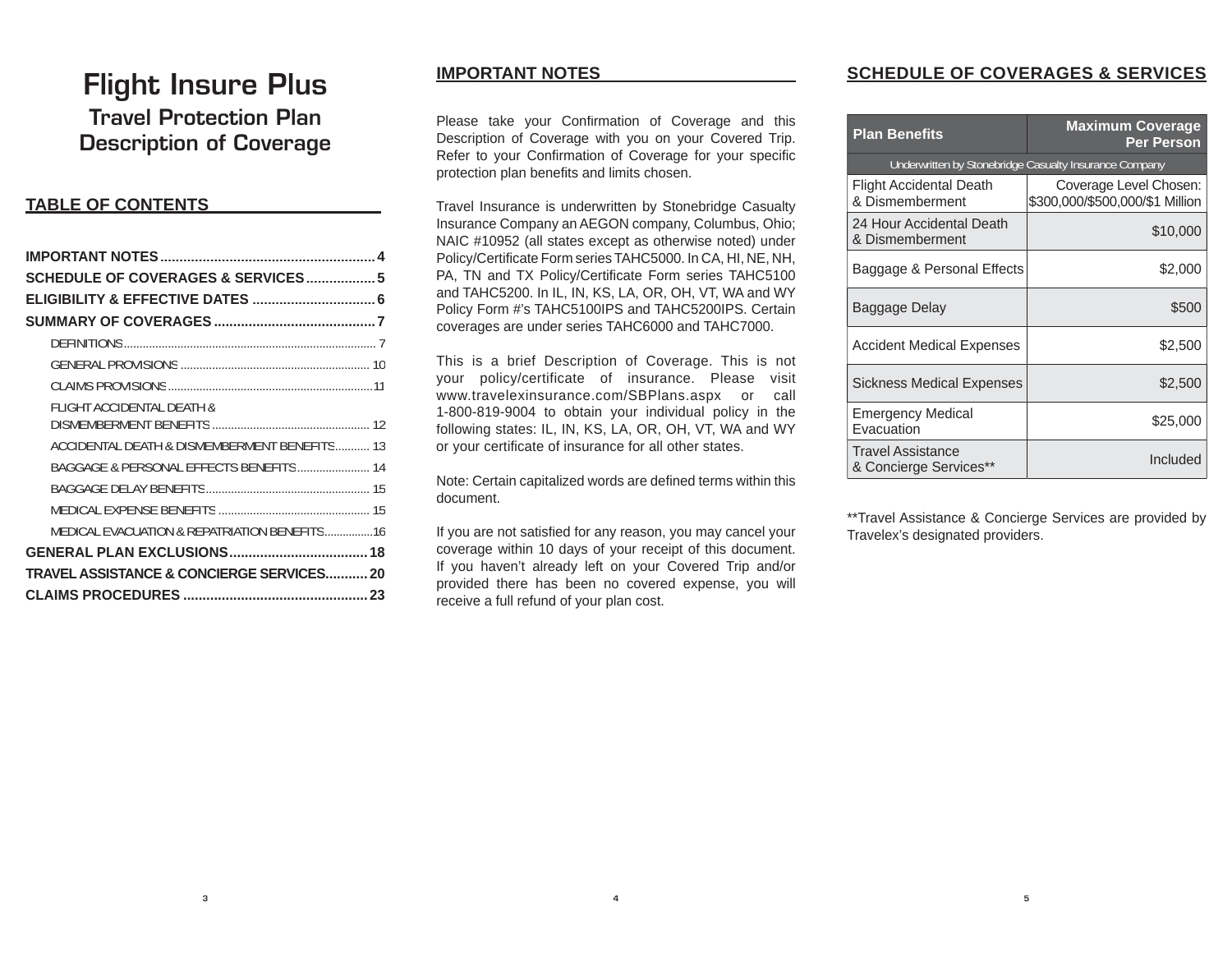#### **Who Is Eli gible For Coverage**

A person who has arranged to take a Covered Trip, completes the enrollment form and pays the required plan payment.

#### **When Covera ge Be gins**

All coverages will take effect on the later of 1) the date the plan payment and enrollment form has been received; 2) the date and time you start your Covered Trip; or 3) 12:01 A.M. Standard Time on the Scheduled Departure Date of your Covered Trip.

#### **When Covera ge Ends**

Your coverage automatically ends on the earlier of:

- 1. the date the Covered Trip is completed;
- 2. the Scheduled Return Date;
- 3. cancellation of the Covered Trip covered by the plan;
- 4. your arrival at the return destination on a round-trip, or the destination on a one-way trip.

All coverages under the plan will be extended if your entire Covered Trip is covered by the plan and your return is delayed by unavoidable circumstances beyond your control.

If coverage is extended for the above reasons, coverage will end on the earlier of the date you reach your originally scheduled return destination or seven (7) days after the Scheduled Return Date.

#### **SUMMARY OF COVERAGES**

#### **DEFINITIONS**

In this Description of Coverage, "you", "your" and "yours" refer to the Insured. "We", "us" and "our" refer to the company providing the coverage. In addition certain words and phrases are defined as follows:

**Accident** means a sudden, unexpected, unintended and external event, which causes Injury.

**Actual Cash Value** means purchase price less depreciation.

**Baggage** means luggage, personal possessions and travel documents taken by you on the Covered Trip.

**Common Carrier** means any land, water or air conveyance operated under a license for the transportation of passengers for hire.

**Covered Trip** means: 1) a period of travel away from Home to a destination outside your city of residence and the Trip does not exceed 180 days.

**Domestic Partner** means a person who is at least eighteen years of age and you can show: 1) evidence of financial interdependence, such as joint bank accounts or credit cards, jointly owned property, and mutual life insurance or pension beneficiary designations; 2) evidence of cohabitation for at least the previous 6 months; and 3) an affidavit of domestic partnership if recognized by the jurisdiction within which they reside.

**Elective Treatment And Procedures** means any medical treatment or surgical procedure that is not medically necessary including any service, treatment, or supplies that are deemed by the federal, or a state or local government authority, or by us to be research or experimental or that is not recognized as a generally accepted medical practice.

**Famil y Member** includes your or the Traveling Companion's dependent, spouse, child, spouse's child, son-daughter-in-law, parent(s), sibling(s), brother-sister, grandparent(s), grandchild, step brother-sister, step-parent(s), parent(s)-in-law, brother-sister-in-law, aunt, uncle, niece, nephew, guardian, Domestic Partner, foster-child, or ward.

**Home** means your primary or secondary residence.

**Hos pital** means an institution, which meets all of the following requirements: (1) it must be operated according to law; (2) it must give 24 hour medical care, diagnosis and treatment to the sick or injured on an inpatient basis; (3) it must provide diagnostic and surgical facilities supervised by Physicians; (4) registered nurses must be on 24 hour call or duty; and (5) the care must be given either on the hospital's premises or in facilities available to the hospital on a pre-arranged basis.

A Hospital is not: a rest, convalescent, extended care, rehabilitation or other nursing facility; a facility which primarily treats mental illness, alcoholism, or drug addiction (or any ward, wing or other section of the hospital used for such purposes); or a facility which provides hospice care (or wing, ward or other section of a hospital used for such purposes).

**Injur y** means bodily harm caused by an Accident which: 1) occurs while your coverage is in effect under the plan; and 2) requires examination and treatment by a Physician. The Injury must be the direct cause of loss and must be independent of all other causes and must not be caused by, or result from, Sickness.

**Insured** means an eligible person who arranges a Covered Trip, completes any required enrollment form, and pays any required plan payment.

**Insurer** means Stonebridge Casualty Insurance Company.

**Physician** means a person licensed as a medical doctor by the jurisdiction in which he/she is resident to practice the healing arts. He/she must be practicing within the scope of his/her license for the service or treatment given and may not be you, a Traveling Companion, or a Family Member of yours.

**Polic y** means the contract issued to the Policyholder providing the benefits specified herein.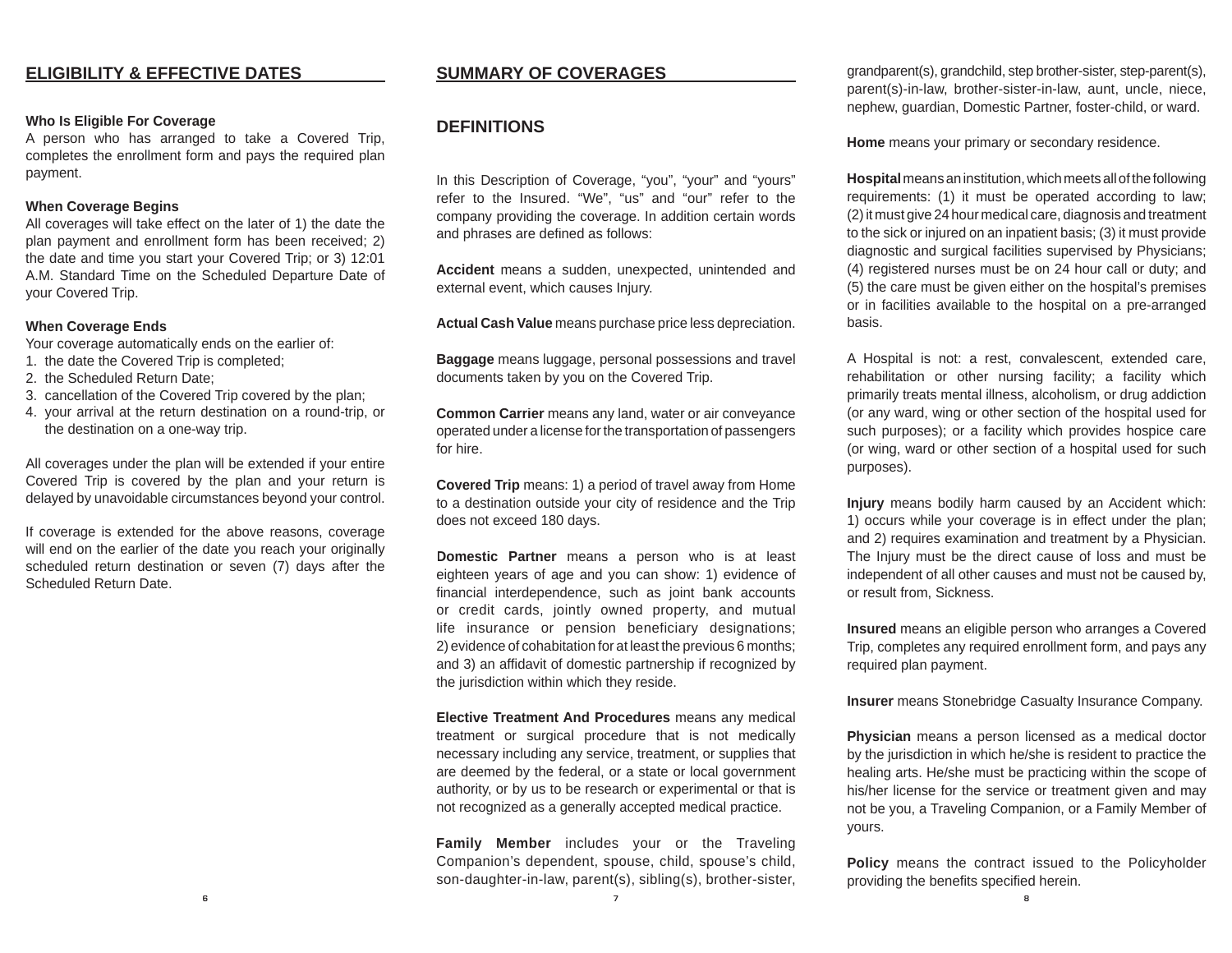**Policyholder** means the legal entity in whose name this Policy is issued, as shown on the Benefit Schedule.

**Schedule** means the Benefit Schedule shown Description of Coverage for each Insured.

**Scheduled Departure Date** means the date on which you are originally scheduled to leave on your Covered Trip.

**Scheduled Return Date** means the date on which you are originally scheduled to return to the point where the Covered Trip started or to a different final destination.

**Sickness** means an illness or disease of the body which: 1) requires examination and treatment by a Physician, and 2) commences while the plan is in effect. An illness or disease of the body which first manifests itself and then worsens or becomes acute prior to the effective date of this plan is not a Sickness as defined herein and is not covered by the plan.

**Traveling Companion** means a person whose name(s) appear(s) with you on the same Covered Trip arrangement.

**Usual and Customary Charge** means those charges for necessary treatment and services that are reasonable for the treatment of cases of comparable severity and nature. This will be derived from the mean charge based on the experience in a related area of the service delivered and the schedule of fees valued at the 100th percentile.

### **GENERAL PROVISIONS**

**Concealment or Fraud:** We do not provide coverage if you have intentionally concealed or misrepresented any material fact or circumstance relating to the plan.

**Conformity To Law:** Any provision of the plan that is in conflict with the laws of the state in which it is issued is amended to conform with the laws of that state.

**Duplication of Coverage:** You may only purchase one certificate from us for each Covered Trip. If you do purchase more than one certificate for a specific Covered Trip, the

Maximum Limit of Coverage payable will be as specified in the certificate with the highest level of benefits. We will refund plan payments received from you under any other certificate.

**Entire Contract; Changes:** The plan, the Group Application and any other attachments is the entire contract between us. Any statement you make is a representation and not a warranty. No statement will be used by us to void or reduce benefits unless that statement is a part of any written application or enrollment form.

The plan may be changed at any time by written agreement between us. Only our President, Vice President or Secretary may change or waive the provisions of the plan. No agent or other person may change the plan or waive any of its terms. The change will be endorsed on the plan.

**Examination Under Oath:** As often as we may reasonably require, you or any person making a claim under the plan must submit to examination under oath.

**Maximum Limit of Coverage: The Maximum Benefit** Amount for each claim is listed in the Schedule, subject to the individual benefit amount and the company's Maximum Limit of Liability. The total limit of our liability for any one covered event, in which two or more persons submit a claim, is subject to the individual benefit amount and the company's Maximum Limit of Liability. In the event of multiple claims by you for one event, the available funds will be distributed in order of notice of claim by each insured subject to the above limitations.

**Maximum Limit of Liability**: All limits are applied per Covered Trip. We will pay no more than \$1,000,000 per occurrence to or on account of any person insured under the plan.

Our Maximum Limit of Liability for all claims resulting from the same occurrence will be \$15,000,000 under the TAHC5000, TAHC6000 and TAHC7000 Group series of policies. We will pay no more than \$1,000,000 per occurrence, under the TAHC5000, TAHC6000 and TAHC7000 Group series of policies, to or on account of any person insured under the TAHC5000, TAHC6000 and TAHC7000 Group series of policies.

**Our Right To Recover From Others:** We have the right to recover any payments we have made from anyone who may be responsible for the loss. You and anyone else we insure must sign any papers and do whatever is necessary to transfer this right to us. You and anyone else we insure will do nothing after the loss to affect our right.

### **CLAIMS PROVISIONS**

**Notice of Claim:** We must be given written notice of claim within 30 days after a covered loss occurs. If notice cannot be given within that time, it must be given as soon as reasonably possible. Notice may be given to us or to our authorized agent. Notice should include the claimant's name and enough information to identify him or her.

**Claim Forms:** When we receive notice of claim, you will be sent forms to file proof of loss. If the forms are not sent within 15 days after we receive notice, then the claimant will meet the proof of loss requirements by giving us a written statement of the nature and extent of the loss. This must be sent to us within the time limit stated in the Proof of Loss provision.

**Proof of Loss:** Written Proof of Loss must be sent to us within 90 days after the date the loss occurs. We will not reduce or deny a claim if it was not reasonably possible to give us written Proof of Loss within the time allowed. In any event, you must give us written Proof of Loss within twelve (12) months after the date the loss occurs unless you are legally incapacitated.

**Physical Examination and Autopsy:** At our expense, we have the right to have you examined as often as necessary while a claim is pending. At our expense, we may require an autopsy unless the law or your religion forbids it.

**Legal Actions:** No legal action may be brought to recover on the plan within 60 days after written proof of loss has been given. No such action will be brought after three years from the time written proof of loss is required to be given. If a time limit of the plan is less than allowed by the laws of the State where you live, the limit is extended to meet the minimum time allowed by such law.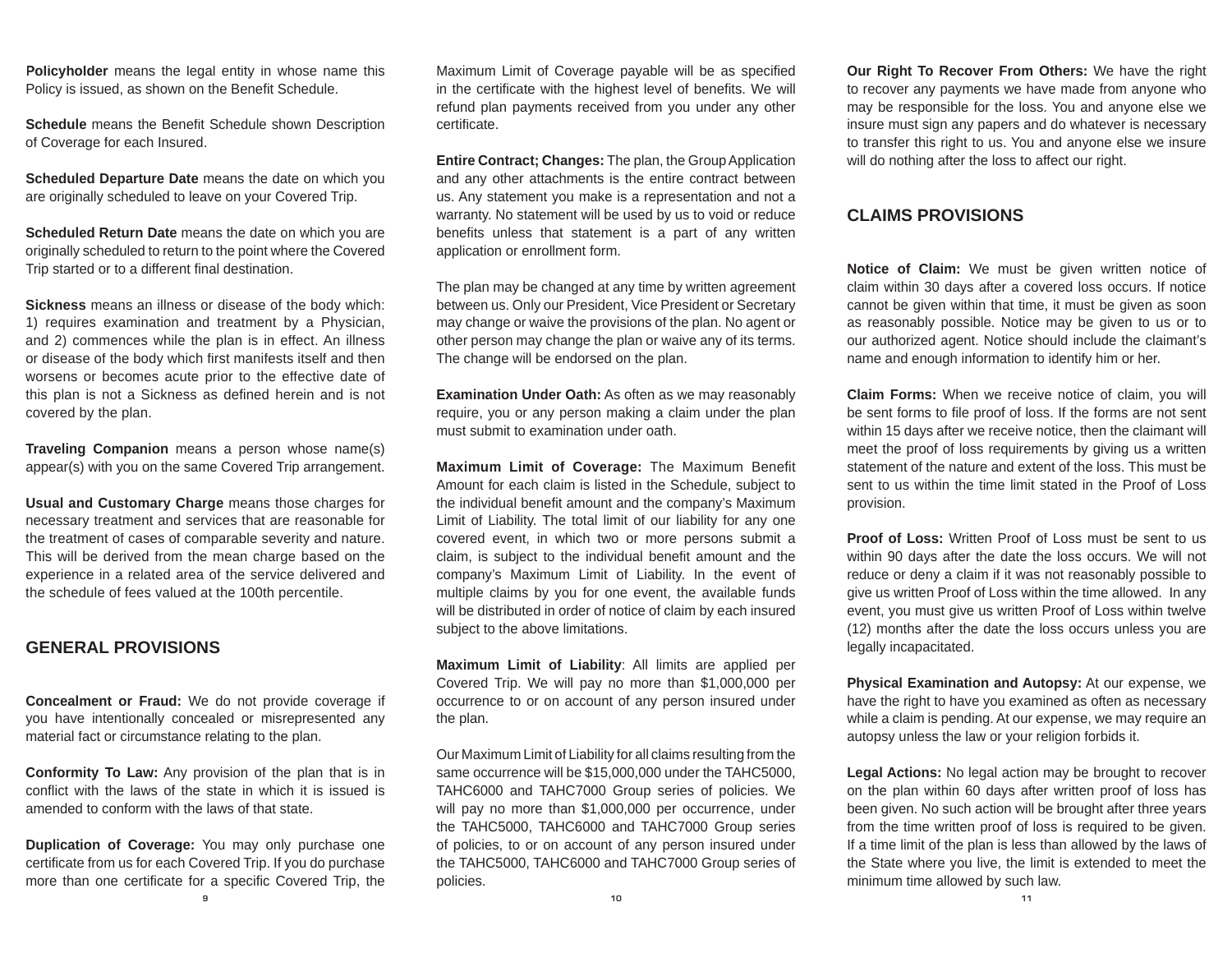**Payment of Claims:** Claims for benefits provided by the plan will be paid as soon as written proof is received.

Benefits for loss of life will be paid to your estate, or if no estate, to your beneficiary. All other benefits are paid directly to you, unless otherwise directed. Any accrued benefits unpaid at your death will be paid to your estate, or if no estate, to your beneficiary. If you have assigned your benefits, we will honor the assignment if a signed copy has been filed with us. We are not responsible for the validity of any assignment.

## **FLIGHT ACCIDENTAL DEATH &DISMEMBERMENT BENEFITS**

The benefits provided by the plan for air flight applies only if you sustain a covered loss in an Accident which occurs while a passenger in or on, boarding or alighting from an aircraft of a regularly scheduled airline or an air charter company that is licensed to carry passengers for hire.

We will pay this benefit up to the amount on the Schedule if you are injured in an Accident which occurs while you are on a Covered Trip and covered under the plan, and you suffer one of the loses listed below within 180 days of the Accident. The Principal Sum is the benefit amount shown on the Schedule.

## **Percenta ge of Principal**

| <u>Loss: ___________________________</u>            | <b>Sum Pavable:</b> |
|-----------------------------------------------------|---------------------|
|                                                     |                     |
| Both Hands and Both Feet or Sight of Both Eyes 100% |                     |
|                                                     |                     |
|                                                     |                     |
|                                                     |                     |
| One Hand, One Foot or Sight of One Eye50%           |                     |

If you suffer more than one loss from one Accident, we will pay only for the loss with the larger benefit. Loss of a hand or foot means complete severance at or above the wrist or ankle joint. Loss of sight of an eye means complete and irrecoverable loss of sight.

#### **E x posure and Disappearance**

If by reason of an Accident covered by the plan, you are unavoidably exposed to the elements and as a result of such exposure suffer a loss for which benefits are otherwise payable; such loss shall be covered hereunder.

If you are involved in an Accident which results in the sinking or wrecking of a conveyance in which you were riding and your body is not located within one year of such Accident, it will be presumed that you suffered loss of life resulting from Injury caused by the Accident.

### **ACCIDENTAL DEATH &DISMEMBERMENT BENEFITS (24 Hour)**

We will pay this benefit up to the amount on the Schedule if you are injured in an Accident which occurs while you are on a Covered Trip and covered under the plan, and you suffer one of the loses listed below within 180 days of the covered Accident. The Principal Sum is the benefit amount shown on the Schedule.

|                                                    | <b>Percentage of Principal</b> |
|----------------------------------------------------|--------------------------------|
|                                                    | Sum Pavable:                   |
|                                                    |                                |
| Both Hands and Both Feet or Sight of Both Eyes100% |                                |
|                                                    |                                |
|                                                    |                                |
|                                                    |                                |
| One Hand, One Foot or Sight of One Eye50%          |                                |

If you suffer more than one loss from one Accident, we will pay only for the loss with the larger benefit. Loss of a hand or foot means complete severance at or above the wrist or ankle joint. Loss of sight of an eye means complete and irrecoverable loss of sight.

#### **E x posure and Disappearance**

If by reason of an Accident covered by the plan, you are unavoidably exposed to the elements and as a result of such exposure suffer a loss for which benefits are otherwise payable; such loss shall be covered hereunder.

If you are involved in an Accident which results in the sinking or wrecking of a conveyance in which you were riding and your body is not located within one year of such Accident, it will be presumed that you suffered loss of life resulting from Injury caused by the Accident.

#### **BAGGAGE & PERSONAL EFFECTS BENEFITS**

We will reimburse you, up to the amount shown in the Schedule, for direct loss, theft, damage or destruction of your Baggage, passports or visas during your Covered Trip. We will also pay for loss due to unauthorized use of your credit cards, if you have complied with all of the credit card conditions imposed by the credit card companies.

#### **Valuation and Pa yment of Loss**

Payment of loss under the Baggage and Personal Effects Benefit will be calculated based upon an Actual Cash Value basis. At our option, we may elect to repair or replace your Baggage. We will notify you within 30 days after we receive your proof of loss.

We may take all or part of a damaged Baggage as a condition for payment of loss. In the event of a loss to a pair or set of items, we will: 1) repair or replace any part to restore the pair or set to its value before the loss; or 2) pay the difference between the value of the property before and after the loss.

#### **Items Subject to Special Limitations**

We will not pay more than \$600 (or the Baggage and Personal Effects limit, if less) on all losses to jewelry; watches; precious or semi-precious gems; articles consisting in whole or in part of silver, gold, or platinum; cameras, camera equipment; digital or electronic equipment and media; and articles consisting in whole or in part of fur. Items not included above are subject to a \$300 per item limit.

#### **Continuation of Coverage**

If the covered Baggage, passports or visas are in the custody of a Common Carrier, and delivery is delayed, this coverage will continue until the property is delivered to you. This continuation of coverage does not include loss caused by or resulting from the delay.

#### **Your Duties in the Event of a Loss**

In case of loss, theft or damage to Baggage and Personal Effects, you should: 1) immediately report the situation incident to the hotel manager, tour guide or representative, transportation official, local police or other local authorities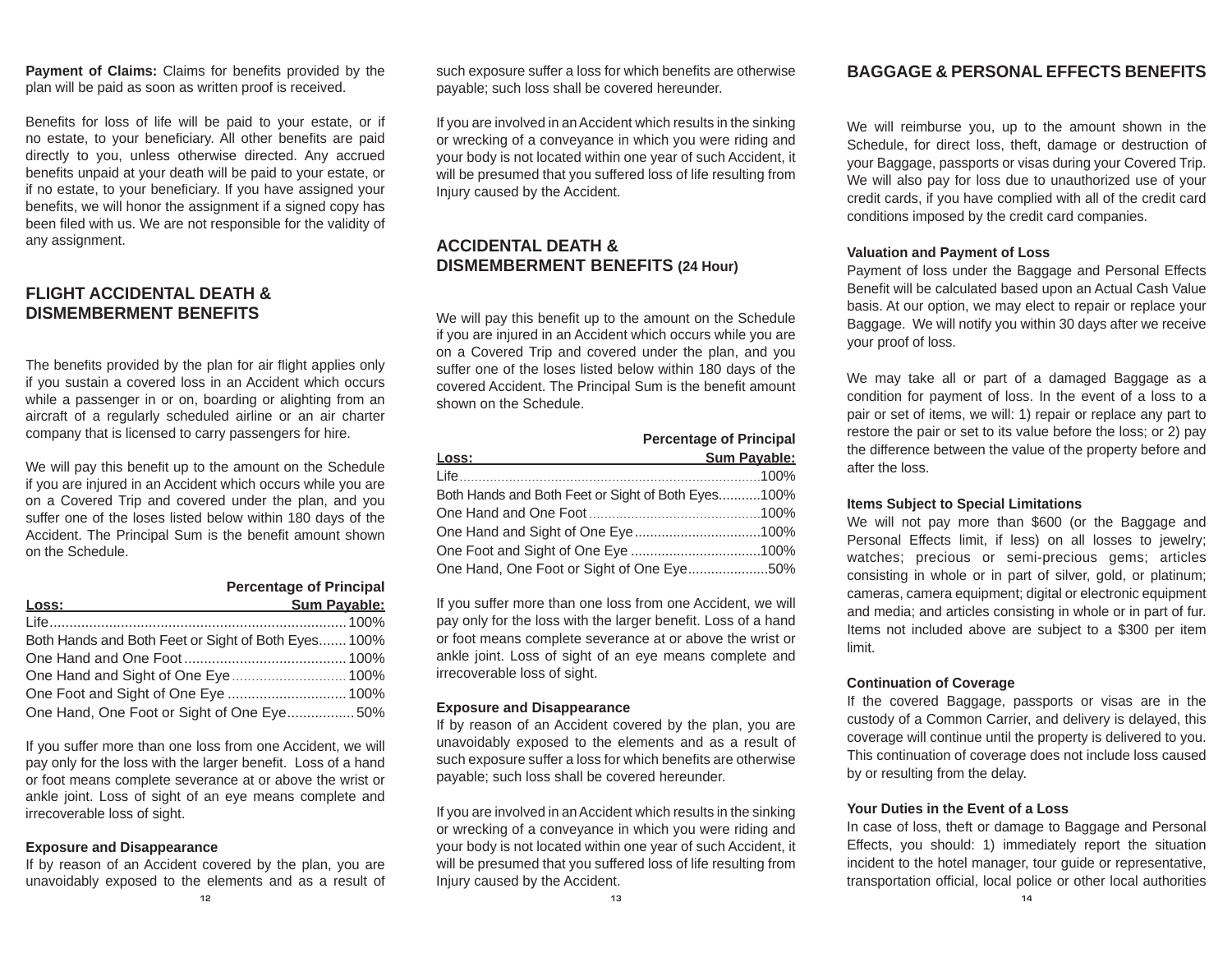and obtain their written report of your loss; and 2) take reasonable steps to protect your Baggage from further damage, and make necessary, reasonable and temporary repairs. We will reimburse you for these expenses. We will not pay for further damage if you fail to protect your Baggage.

#### **BAGGAGE DELAY BENEFITS**

We will reimburse you up to the amount shown in the Schedule for the cost of reasonable additional clothing and personal articles purchased by you, if your Baggage is delayed for 12 hours or more during the your CoveredTrip. We will also reimburse you up to \$25 for expenses incurred during your Covered Trip to expedite the return of your delayed Baggage.

This coverage terminates upon your arrival at the return destination of your Covered Trip.

The benefit amount payable will not exceed the maximum shown on the Schedule.

### **MEDICAL EXPENSE BENEFITS**

We will pay this benefit, up to the amount on the Schedule for the following Covered Expenses incurred by you, subject to the following: 1) Covered Expenses will only be payable at the Usual and Customary level of payment; 2) benefits will be payable only for Covered Expenses resulting from a Sickness that first manifests itself or an Injury that occurs while on a Covered Trip.

#### **Covered Ex penses:**

- 1. expenses for the following Physician-ordered medical services: services of legally qualified Physicians and graduate nurses, charges for Hospital confinement and services, local ambulance services, prescription drugs and medicines, and therapeutic services, incurred by you during a Covered Trip;
- **15**2. expenses for emergency dental treatment incurred by you during a Covered Trip.

### **MEDICAL EVACUATION &REPATRIATION BENEFITS**

We will pay this benefit, up to the amount on the Schedule for the following Covered Expenses incurred by you, subject to the following: 1) Covered Expenses will only be payable at the Usual and Customary level of payment; 2) benefits will be payable only for Covered Expenses resulting from a Sickness that first manifests itself or an Injury that occurs while on a Covered Trip.

#### **Covered Expenses:**

- 1. expenses incurred by you for Physician-ordered emergency medical evacuation, including medically appropriate transportation and necessary medical care en route, to the nearest suitable Hospital, when you are critically ill or injured and no suitable local care is available, subject to the Program Medical Advisors prior approval;
- 2. expenses incurred for non-emergency medical evacuation, including medically appropriate transportation and medical care en route, to a Hospital or to your place of residence, when deemed medically necessary by the attending Physician, subject to the Program Medical Advisors prior approval;
- 3. expenses for transportation not to exceed the cost of one round-trip economy class air fare to the place of hospitalization for one person chosen by you, provided that you are traveling alone and are hospitalized for more than 7 days;
- 4. expenses for transportation not to exceed the cost of one-way economy class air fare to your place of residence, including escort expenses, if you are 18 years of age or younger and left unattended due to the death or hospitalization of an accompanying adult(s), subject to the Program Medical Advisors prior approval;
- 5. expenses for one-way economy class air fare (or first class, if your original tickets were first class) to the your place of residence, from a medical facility to which you were previously evacuated, less any refunds paid or payable from your unused transportation tickets, if these expenses are not covered elsewhere in the plan;
- 6. repatriation expenses for preparation and air transportation of your remains to your place of residence, or up to an equivalent amount for a local burial in the country where death occurred.

#### **Your duties in the event of a Medical Expense:**

- 1. You must provide us with all bills and reports for medical and/or dental expenses claimed.
- 2. You must provide any requested information, including but not limited to, an explanation of benefits from any other applicable insurance.
- 3. You must sign a patient authorization to release any information required by us, to investigate your claim.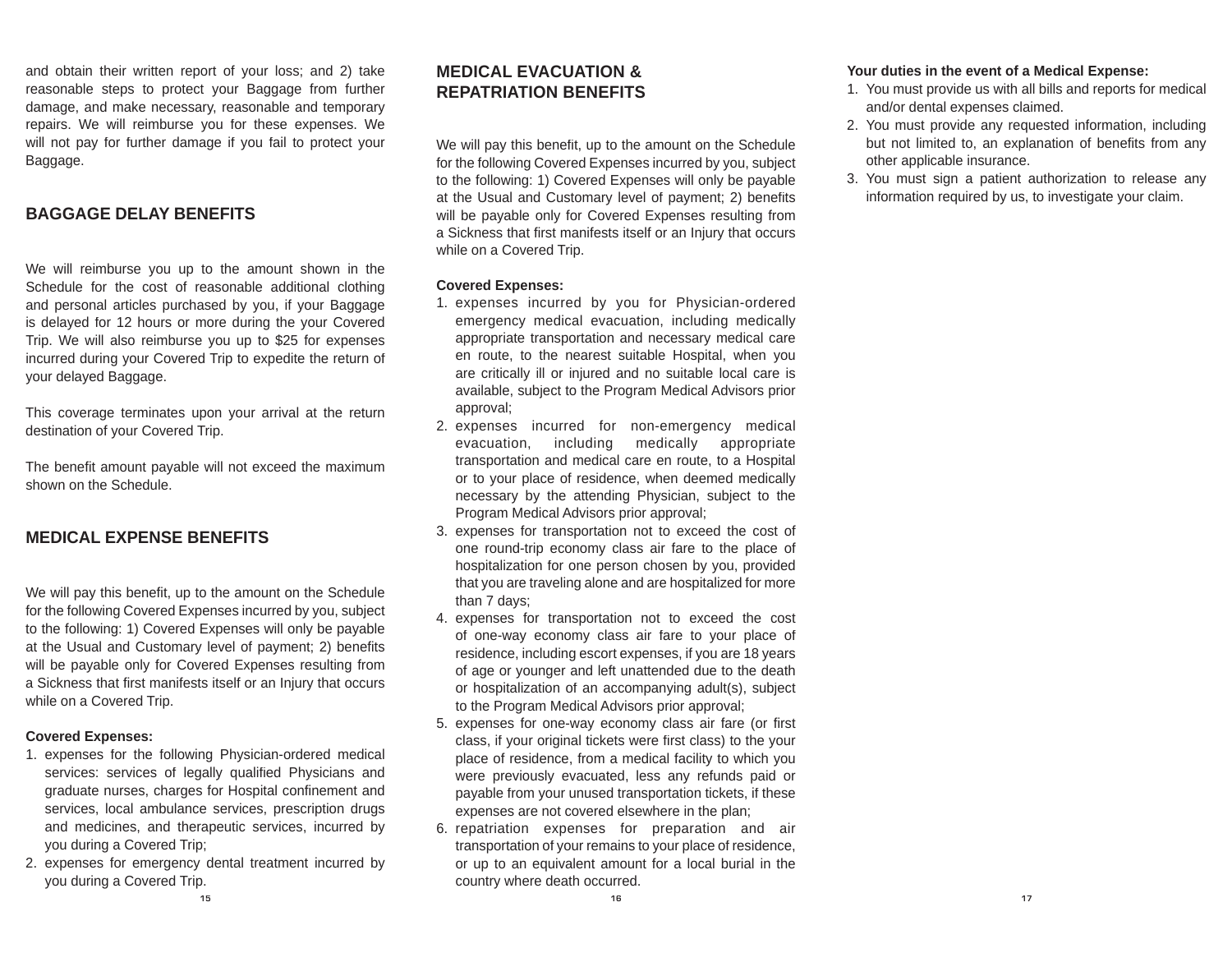### **GENERAL PLAN EXCLUSIONS**

#### **The following exclusion applies to the Accidental Death & Dismemberment coverage:**

1. We will not pay for loss caused by or resulting from Sickness of any kind.

#### **The followin g exclusion applies to all covera ges:**

We will not pay for any loss under the plan, caused by, or resulting from:

- 1. You the Insured, Your, Traveling Companions, Domestic Partner or Family Member's suicide, attempted suicide, or intentionally self-inflicted injury, booked to travel with you, while sane or insane;
- 2. mental, nervous, or psychological disorders (does not apply to Medical Expense Benefits);
- 3. being under the influence of drugs or intoxicants, unless prescribed by a Physician;
- 4. normal pregnancy or resulting childbirth or elective abortion;
- 5. participation as a professional in athletics;
- 6. riding or driving in any motor competition;
- 7. declared or undeclared war, or any act of war;
- 8. civil disorder;
- 9. service in the armed forces of any country;
- 10. operating or learning to operate any aircraft, as pilot or crew;
- 11. mountain climbing, bungee cord jumping, skydiving, parachuting, hang gliding, parasailing or travel on any air supported device, other than on a regularly scheduled airline or air charter company;
- 12. any criminal acts, committed by you;
- 13.a loss or damage caused by detention, confiscation or destruction by customs;
- 14. Elective Treatment and Procedures;
- 15. medical treatment during or arising from a Covered Trip undertaken for the purpose or intent of securing medical treatment;
- 16. a loss that results from an illness, disease, or other condition, event or circumstance which occurs at a time when the plan is not in effect for you.

#### **The followin g exclusion applies to the Baggage & Personal Effects and Baggage Dela y covera ges:**

We will not pay for damage to or loss of:

- 1. animals;
- 2. property used in trade, business or for the production of income, household furniture, musical instruments, brittle or fragile articles, or sporting equipment if the loss results from the use thereof;
- 3. boats, motors, motorcycles, motor vehicles, aircraft, and other conveyances or equipment, or parts for such conveyances;
- 4. artificial limbs or other prosthetic devices, artificial teeth, dental bridges, dentures, dental braces, retainers or other orthodontic devices, hearing aids, any type of eyeglasses, sunglasses or contact lenses;
- 5. documents or tickets, except for administrative fees required to reissue tickets;
- 6. money, stamps, stocks and bonds, postal or money orders, securities, accounts, bills, deeds, food stamps or credit cards, except as noted above;
- 7. property shipped as freight or shipped prior to the Scheduled Departure Date;
- 8. contraband.

We will not pay for loss arising from:

- 1. defective materials or craftsmanship; or
- 2. normal wear and tear, gradual deterioration, inherent vice; or
- 3. rodents, animals, insects or vermin; or
- 4. theft or pilferage from an unattended vehicle; or
- 5. mysterious disappearance; or
- 6. electrical current, including electric arcing that damages or destroys electrical devices or appliances.

### **TRAVEL ASSISTANCE & CONCIERGESERVICES**

Provided by Travelex's designated provider

When outside the U SA or Canada, call us collect through a local operator (you will first have to enter the International Access Code of the country you are calling from). Within the USA or Canada, use the toll free number.

**Within U.S.A. & Canada** 1-855-892-6495 **Outside U.S.A. & Canada** 603-328-1373 **Your Plan Number: SFP 0911**

### **MEDICAL SERVICES**

**Medical Assistance** – Our multi-lingual professionals are available 24 hours a day to provide help, advice and referrals for medical emergencies. We will help you locate local physicians, dentists, or medical facilities.

**Medical Consultation and Monitorin g** – If you are hospitalized, we will contact You and Your treating physician to monitor your condition to assure You are receiving appropriate care and assess the need for further assistance. We will also contact your personal physician and family at home when necessary or requested to keep them informed of Your situation.

**Medical Evacuation** – When medically necessary, we will arrange and pay for appropriate transportation, including an escort, if required, to a suitable hospital, treatment facility or home. Payment for Medical Evacuation is available only for covered claims and up to the amount of coverage provided in the Policy. All medical transportation services must be authorized and arranged byOn Call International. In the event of an unauthorized Medical Evacuation, reimbursement may be limited or coverage may be invalidated.

**Emer genc y Medical Pa yments** – We will assist you in the advancement of funds or guarantee payments (up to the Policy limit) to a hospital or other medical provider, if required, to secure Your admission, treatment or discharge.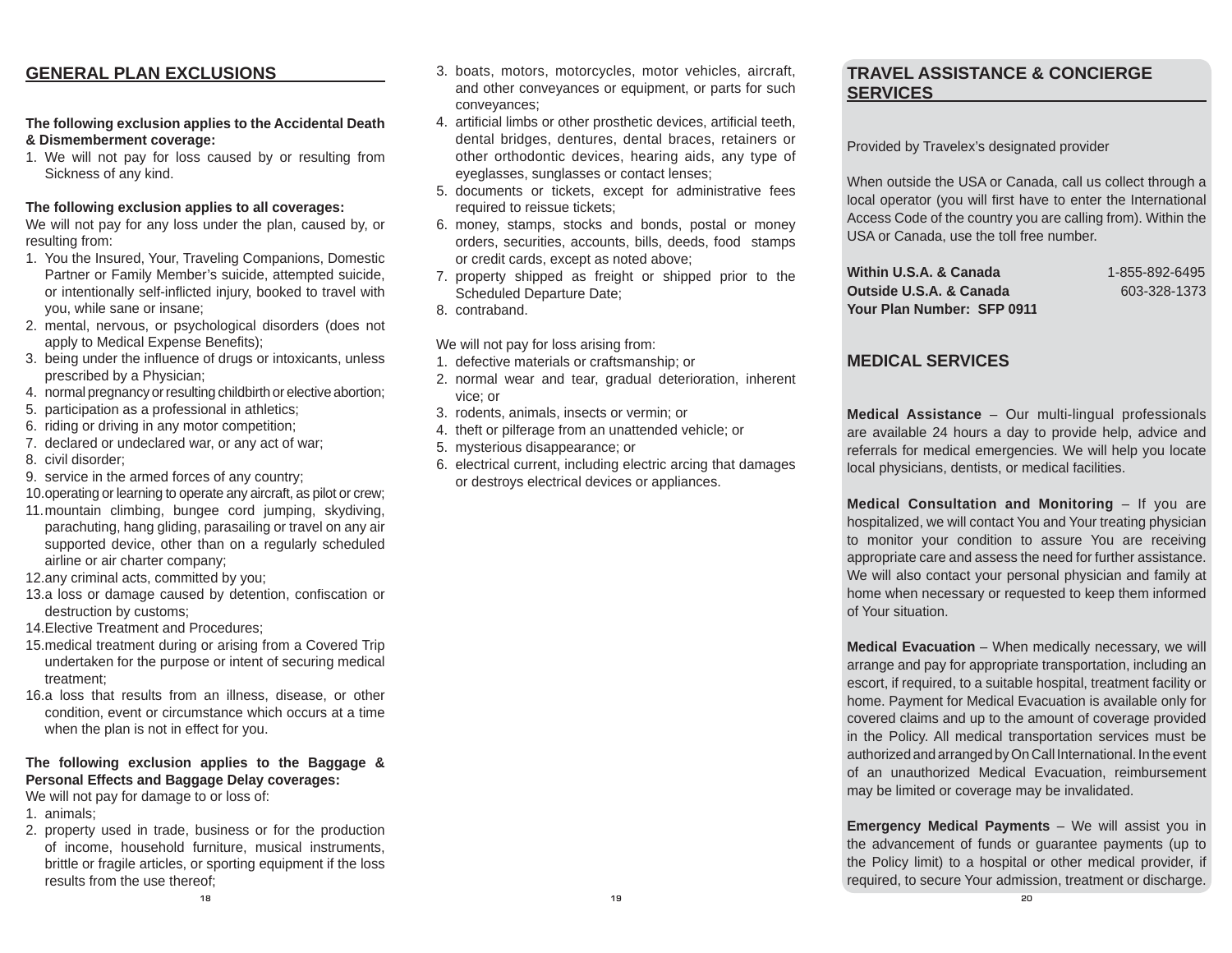**Prescription Assistance** – We will assist you with replacing medications that are lost, stolen or spoiled during your Covered Trip, either locally or by special courier.

**Dependent Transportation & Famil y Visits** – When a minor (age 18 or younger) is left unattended on a Covered Trip due to hospitalization or death of the accompanying adult, we will arrange for his or her return home, including escort expenses. If you are traveling alone and hospitalized 7 days or more, we will arrange transportation for a person you choose to visit you.

**Repatriation of Remains** – In the event of death while on a Covered Trip, we will arrange for the preparation and transportation required to return your remains to your home.

## **24 HOUR TRAVEL ASSISTANCE SERVICES**

**24 Hour Le gal Assistance** – If while on your Covered Trip you encounter legal problems, we will help you find a local legal advisor. If you are required to post bail or provide immediate payment of legal fees, we will assist you in arranging a funds transfer from family or friends.

**Messa ge Services** – We will transmit emergency messages to family, friends or business associates. We will advise you if we have difficulty delivering your message and let you know that the message has been received. We will also relay non-emergency e-mail or phone messages on your behalf at any time during your Covered Trip.

**Langua ge Interpretation Services** – We provide interpretation services in major languages and will refer you to appropriate local services, if needed.

**Emergency Cash Transfer** – We will help arrange an emergency cash transfer (wire transfer, travelers checks, etc.) of your funds from home or from friends or family in medical or travel emergency situations where additional funds are required.

**Pre-Trip Travel Services** – We provide 24-Hour information, help and advice for your planned Covered Trip such as: passport and visa information, requirements and replacement; travel health information or advisories; vaccine recommendations and requirements; government

agency contact information (i.e. embassies, consulates, and other departments or agencies); weather and currency information.

**Travel Document and Ticket Re placement** – When important travel documents (such as passports and visas) are lost or stolen, we will help you to secure replacements. We will also help you when airline or other travel tickets are lost or stolen. We will assist you with reporting your loss, reissuing tickets and obtaining the money required for this purpose (you are responsible for providing the funds).

#### **Concier ge Services**

- restaurant. shopping, hotel recommendations/ reservations
- local transport (rental car, limousine, etc) information and reservations
- • sporting, theatre, night life and event information (sports, scores, stock quotes, gift suggestions, etc.), recommendations and ticketing
- golf course information, referrals, recommendations and tee times
- tracking and assisting with the return of lost or delayed baggage

#### **Business Services**

- emergency correspondence and business communication assistance
- assistance with locating available business services such as: express/overnight delivery sites, internet cafes, print and copy services
- assistance with or arrangements for telephone and web conferencing
- emergency messaging to customers, associates, and others (phone, fax, e-mail, text, etc.)
- real time weather, travel delay and flight status information
- worldwide business directory service for equipment repair/replacement, warranty service, etc.
- emergency travel arrangements

## **CLAIMS PROCEDURES**

All claims should be presented to the Program Administrator:

Claims Administration Office for Stonebridge Casualty Insurance Company 4600 Witmer Industrial Estates, Suite 6Niagara Falls, NY 14305

Phone: 1-866-968-2061Fax: 1-877-367-2496

**Medical Ex pense Claims:** Obtain receipts from the providers of services, etc., stating the amount paid and listing the diagnosis and treatment. Provide a copy of their final disposition of your claim.

**Baggage Claims:** In case of loss, theft, or damage to personal belongings, immediately contact the hotel manager, tour quide or representative, transportation official, or local police; report occurrence and obtain a written statement. Submit claim first to party responsible (i.e.: airline, hotel, etc.). Provide a copy of the outcome of your claim, along with the written loss statements, receipts, etc.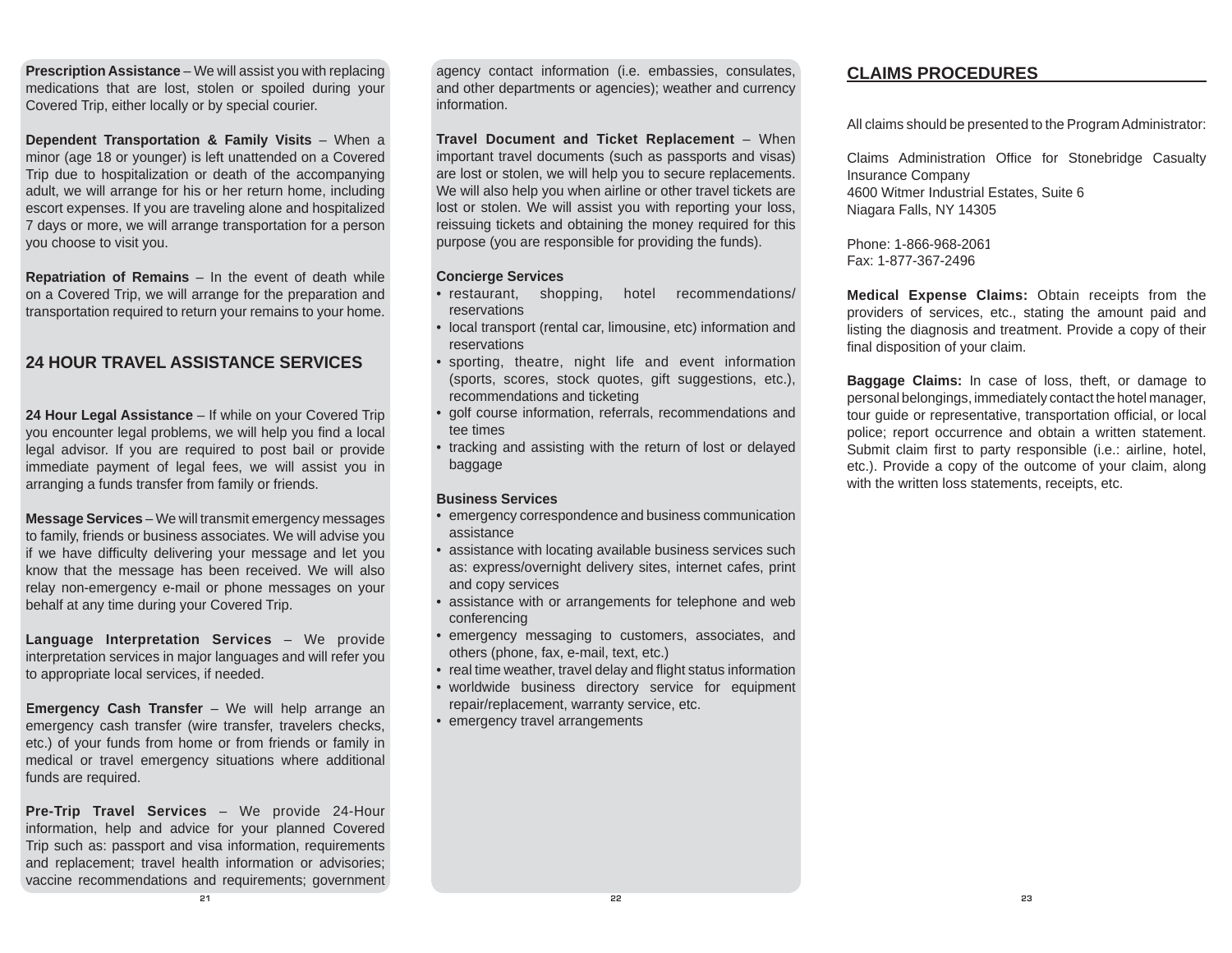## **Enrollment Options**



**Internet**

Visit us at www.travelexinsurance.com to get a quote, learn more or to purchase.

## **Phone**

Speak with an experienced customer service representative available at 1-888-407-5404, M-F 8:00 am to 7:00 pm CST, to answer questions, receive a quote or to enroll.

### **Fax, Kiosk or Mail**

Complete both sides of enrollment form and fax to 1-800-867-9531. Or fold, seal, and drop envelope at a Travelex kiosk, or affix postage and mail to:

Travelex Insurance ServicesPO Box 641070Omaha, NE 68164-7070

Do not send cash through the mail.

## **Satisfaction Guarantee**

## **Ten Day Free Look**

If you are not completely satisfied within 10 days of purchasing this plan, Travelex will refund your premium cost, if you have not departed on your trip or filed a claim.

Note: Please allow 14 days for payment and enrollment to be processed from Travelex kiosk or via mail. If payment received is insufficient or your check or credit card payment is declined, or if for any reason the payment is not received by Travelex Insurance Services, your coverage will be null and void. 24556659

## **Benefits & Rates**

| <b>Package Plan Benefits</b>                           | <b>Coverage Per Person</b>    |
|--------------------------------------------------------|-------------------------------|
| Underwritten by Stonebridge Casualty Insurance Company |                               |
| <b>Flight Accident</b>                                 | Available levels listed below |
| <b>Accident Medical Expense</b>                        | \$2,500                       |
| Sickness Medical Expense                               | \$2.500                       |
| Medical Evacuation / Repatriation                      | \$25,000                      |
| Baggage                                                | \$2,000                       |
| Baggage Delay                                          | \$500                         |
| 24 Hour AD&D                                           | \$10,000                      |
| Travel Assistance & Concierge*                         | Included                      |
|                                                        |                               |

#### **Package Plan Rates (Per Person)**

| <b>Flight Accident Benefit</b> | <b>SINGLE TRIP</b> | <b>MULTI-TRIP</b> |
|--------------------------------|--------------------|-------------------|
| \$1 Million                    | \$79               | not available     |
| \$500,000                      | \$49               | \$250             |
| \$300,000                      | \$39               | \$213             |

| <b>Flight Only Plan Benefits</b>                       | Coverage Per Person           |  |  |
|--------------------------------------------------------|-------------------------------|--|--|
| Underwritten by Stonebridge Casualty Insurance Company |                               |  |  |
| <b>Flight Accident</b>                                 | Available levels listed below |  |  |
| Travel Assistance & Concierge*                         | Included                      |  |  |

#### **Flight Only Plan Rates (Per Person)**

| <b>Flight Accident Benefit</b> | SINGLE TRIP | <b>MULTI-TRIP</b> |
|--------------------------------|-------------|-------------------|
| \$1 Million                    | \$56        | not available     |
| \$500,000                      | \$28        | \$106             |
| \$300,000                      | \$17        | \$63              |

- Multi-trip Plan benefits are per trip. Please list only one traveler per enrollment form.
- Maximum trip length allowed 180 days per trip.
- A \$5 processing fee will apply per plan.
- Rates are subject to change.
- \*Travel Assistance & Concierge Services are provided by Travelex's designated provider.

**For questions, quotes or to enroll, visit www.travelexinsurance.com or call 1-888-407-5404**

## **Premium Calculation**

Please print clearly for accurate processing. SFP 0911

#### **Package Plans**

| <b>SINGLE TRIP PLANS</b> (Please select only one package plan for all travelers) |                       |
|----------------------------------------------------------------------------------|-----------------------|
| \$1 Million Flight Accident Package Plan                                         | $x $79 =$             |
| \$500,000 Flight Accident Package Plan                                           | $x $49 = $$           |
| \$300,000 Flight Accident Package Plan                                           | $x $39 = $$           |
|                                                                                  |                       |
| <b>MULTI-TRIP PLANS</b> (Please select only one package plan)                    |                       |
| \$500,000 Flight Accident Package Plan                                           | $$250 = $$            |
| \$300,000 Flight Accident Package Plan                                           | $$213 = \overline{$}$ |

### **Flight Only Plans**

| <b>SINGLE TRIP PLANS</b> (Please select only one plan for all travelers) |                                      |  |  |
|--------------------------------------------------------------------------|--------------------------------------|--|--|
| \$1 Million Flight Only Plan                                             | $x $56 = $$                          |  |  |
| \$500,000 Flight Only Plan                                               | $\frac{44}{4}$ travelers x \$28 = \$ |  |  |
| \$300,000 Flight Only Plan                                               | $#$ travelers $x$ \$17 = \$          |  |  |
|                                                                          | # travelers                          |  |  |

## **MULTI-TRIP PLANS** (Please select only one plan)

| \$500,000 Flight Only Plan | $$106 = $$ |
|----------------------------|------------|
| \$300,000 Flight Only Plan | $$63 = $$  |
|                            |            |

 $\overline{a}$ 

| <b>Total Plan Costs</b>                                   |    |      |
|-----------------------------------------------------------|----|------|
| <b>Subtotal</b> (plan cost chosen above)                  | \$ |      |
| <b>Processing Fee</b> (applies to all plans)              |    | 5.00 |
| <b>Total Amount Due</b> (and authorized as payment below) | S  |      |

#### **Payment Details**

Check or Money Order (payable to Travelex Insurance Services) Do not send cash

| □ Visa <sup>®</sup> □ MasterCard <sup>®</sup> □ Discover <sup>®</sup> □ American Express <sup>®</sup> |  |  |
|-------------------------------------------------------------------------------------------------------|--|--|
| <b>Credit Card Number</b>                                                                             |  |  |
| <b>Credit Card Expiration Date</b> MM / YYYY                                                          |  |  |
| <b>Print Full Name</b><br>(As appears on credit card)                                                 |  |  |

#### Signature

(Mandatory for all payment types) MM / DD / YYYY

Plan fees are non-refundable after 10 free look period.

Any person who knowingly presents a false or fraudulent claim for payment of a loss or benefit or knowingly presents false information in an application for insurance is guilty of a crime and may be subject to fines and confinement in prison. If you wish to obtain a fraud statement specific to your state of residence, please call 1-800-819-9004. 24556659